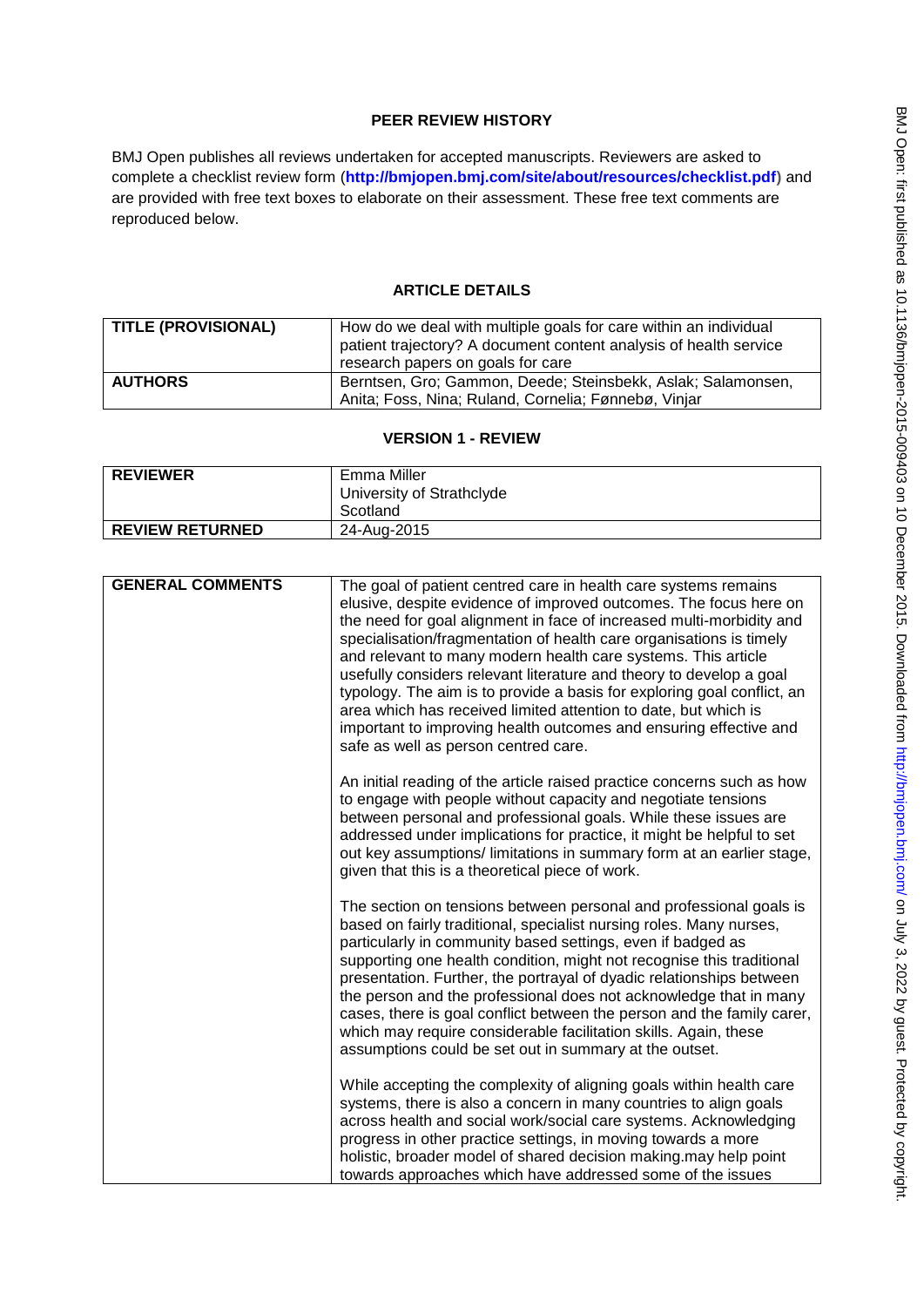| . |
|---|
|---|

| <b>REVIEWER</b>        | <b>Matthew Breckons</b>  |
|------------------------|--------------------------|
|                        | Newcastle University, UK |
| <b>REVIEW RETURNED</b> | 01-Oct-2015              |

| <b>GENERAL COMMENTS</b> | I think this is a very well-written and insightful paper. The authors<br>clearly place this as a theoretical piece of work and the introduction<br>articulates the gaps in existing understanding of goal setting in iPT's<br>and makes explicit the research questions being pursued.                                                                                                                                                                                                                                                                                                      |
|-------------------------|---------------------------------------------------------------------------------------------------------------------------------------------------------------------------------------------------------------------------------------------------------------------------------------------------------------------------------------------------------------------------------------------------------------------------------------------------------------------------------------------------------------------------------------------------------------------------------------------|
|                         | Description of the methods was clear and the literature search<br>appears fairly comprehensive (the authors state that this was not a<br>systematic review but rather aimed to continue until 'saturation' was<br>reached). The analysis seemed appropriate; from an initial coding<br>through to the application of a theoretical framework. I wondered if<br>the author's backgrounds could have been introduced prior to the<br>analysis section (possibly within the methods) as these demonstrate<br>a broad range of perspectives relevant to the identification of goal<br>concepts. |
|                         | In the results section, Concept 14 (supernatural powers) was<br>determined to be untenable within the current healthcare context - I<br>wondered if this exclusion criteria could have been made more<br>explicit, perhaps a mention in the methods section or slightly<br>elaborated upon within the results.                                                                                                                                                                                                                                                                              |
|                         | The discussion section effectively summarises the findings and<br>acknowledges potential weaknesses (namely that papers<br>contributing to the goals for care typology could have been missed),<br>setting out important implications and directions for future research.                                                                                                                                                                                                                                                                                                                   |

## **VERSION 1 – AUTHOR RESPONSE**

Reviewer E Miller comment 1

An initial reading of the article raised practice concerns such as how to engage with people without capacity and negotiate tensions between personal and professional goals. While these issues are addressed under implications for practice, it might be helpful to set out key assumptions/ limitations in summary form at an earlier stage, given that this is a theoretical piece of work. Author response

We fully agree that a good practice in terms of personal goals, includes engaging the patient in an effort to, elicit and understand that which is important to the patient. Secondly, it involves translating these in a sensitive manner to professional goals. Both these tasks are complex and demanding for both patients and professionals. This is a huge challenge and a topic in its own right. Actions taken

In response to this reviewer comment, we have added one point which expresses this concern in the "strengths and limitation" bullet points, and then merged two other points, in order to maintain the 5 bullet point limit.

Original:

• Multiple care processes within the individual Patient Trajectory (iPT) are often guided by implicit and possibly conflicting goals for care.

• The health service research literature is the key arena for professional discussion regarding what the goals of care are or ought to be, yet goal-conflict within the iPT has received scant attention.

• As no formal set of keywords define this set of papers, we may have missed papers that could have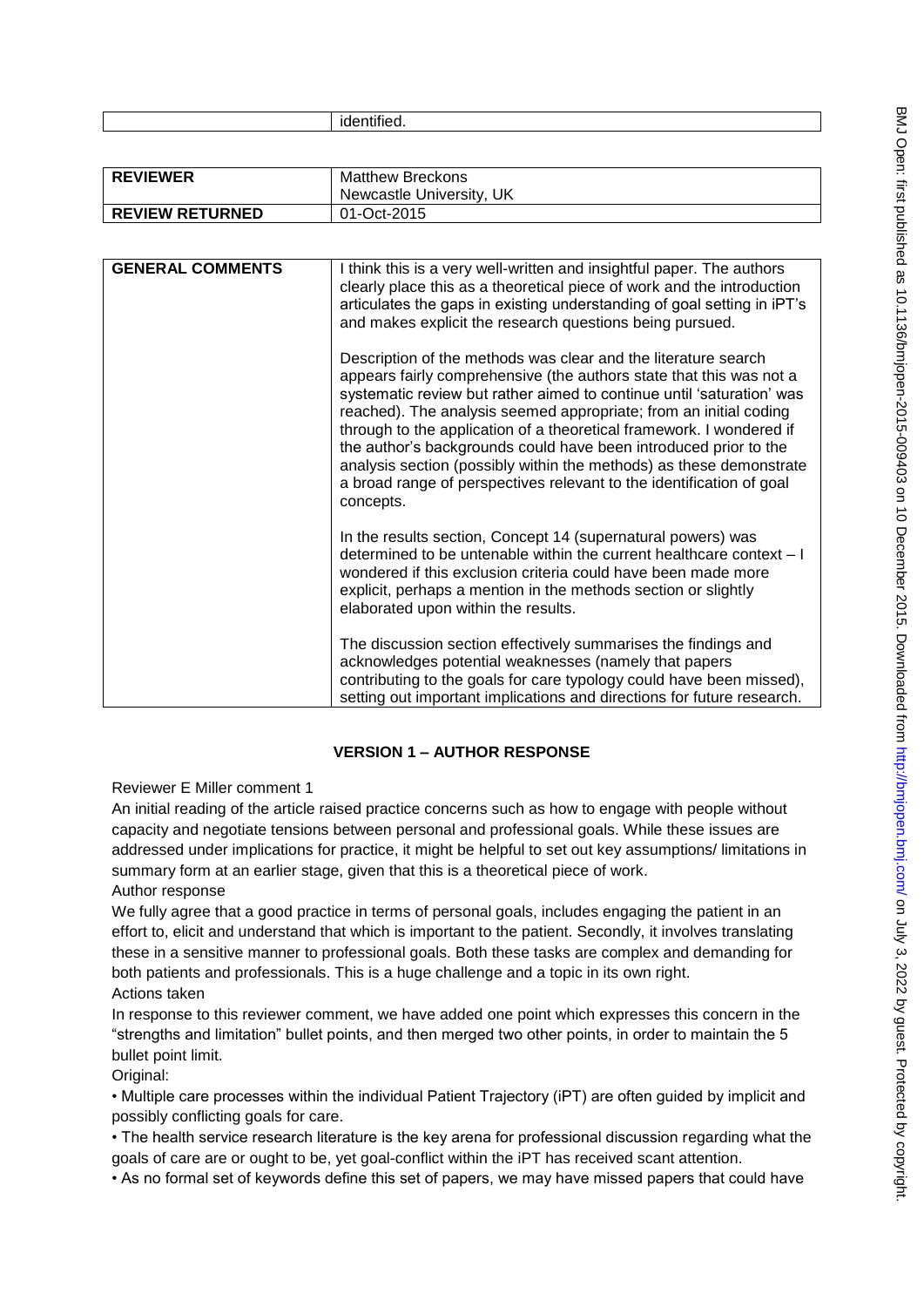met our inclusion criteria.

• We made a document content analysis of health service research documents that describe "goals for care", "health" or "the good health care process" relevant to the general iPT and on the basis of this developed a goal-hierarchy for goal alignment in iPTs.

• This paper work is mainly theoretical. Further research should test the usefulness of a goalhierarchy in care for patients with complex long-term needs Revised:

• Multiple care processes within the individual Patient Trajectory (iPT) are often guided by implicit and possibly conflicting goals for care.

• Goal-conflict within the iPT has received scant attention. By use of "Goal-hierarchies" we show that when personal goals are set above professional goals, this may clarify and resolve tension between potentially conflicting goals.

• Reflecting upon how professionals ought to engage with patients in vulnerable situations about their personal goals is a topic of its own right, but lies outside the scope of this paper.

• We identified potential goals from the health service research literature, but as no formal set of keywords define this topic, we may have missed papers that could have met our inclusion criteria.

• This paper work is mainly theoretical. Further research should test the usefulness of a goalhierarchy in care for patients with complex long-term needs

We added the following sentence under Strengths and Limitations:

Our results makes the exploration of personal goals mandatory, a practice that may be especially difficult for patients in a vulnerable situation. However, the challenges of this task, including the involvement of family and/ or informal caregivers in the goal-setting process, are topics in their own right, which lie outside the scope of this paper.

We added the following clarifications under Implications for practice: Original:

Health personnel routinely experience situations that are too urgent, patients who are too ill, too cognitively impaired, too emotionally upset or feel too un-informed to make confident judgments about their goals. We realize that personal goals might not be available to guide care at these times. However, health professionals are well taught regarding which professional goals to move towards first in such situations. The challenge is perhaps the opposite: As soon as the emergency is over, in the transition from acute care to follow-up care, patients must be actively engaged in re-assessing professionally set goals.

#### Revised:

The goal-hierarchy depends heavily on an appropriate identification of personal goals. However, learning and understanding what is important to another human being, is not a "check-box" activity. Health personnel routinely experience situations that are too urgent, patients who are too ill, too cognitively impaired, too emotionally upset or feel too un-informed to make confident judgments about their goals. We have not touched upon the challenges of engaging patients in a sensitive manner about their goals when these barriers occur. This is a huge and important topic of its own right, which has been reviewed and examined by many other authors. (2-4) However, even though we realize that personal goals might not be available to guide care at all times, we argue that health professionals are well taught regarding which professional goals to move towards first in such unclear situations. The challenge is perhaps the opposite: As soon as the emergency is over, in the transition from acute care to follow-up care, patients must be actively engaged in re-assessing professionally set goals. Reviewer E Miller comment 2:

The section on tensions between personal and professional goals is based on fairly traditional, specialist nursing roles. Many nurses, particularly in community based settings, even if badged as supporting one health condition, might not recognise this traditional presentation. Author response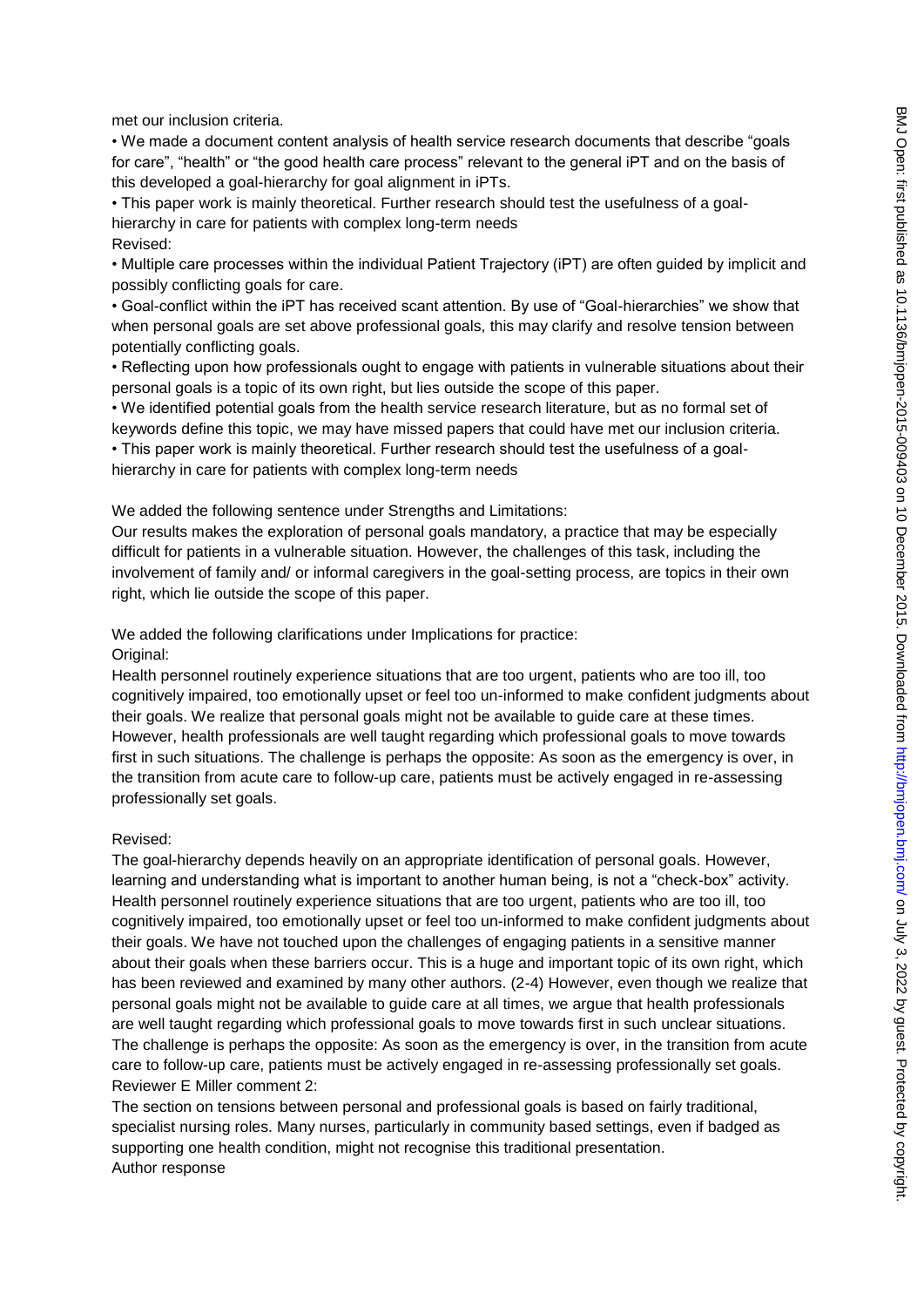We agreed that health professionals may be so deeply entrenched in their own implicit understanding of the "goals of care" that they are often unaware that other professionals may have other points of view.

The reviewer claims that the divide between a personalized and a professionalized goal setting paradigm seems to follow the degree of specialization of the nursing profession.

We tend to agree, and would suggest that this is the case also for other professions such as medicine. However, we have nothing but our own personal opinion and experience to underpin such a claim. We would not like to make broad generalizations about groups of professionals without empirical support.

#### Actions taken

We added the following sentence under "implication for future research:

"How goal-setting practices vary with respect to professional background and care context is yet largely unexplored in the research literature."

Reviewer E Miller comment 3:

Further, the portrayal of dyadic relationships between the person and the professional does not acknowledge that in many cases, there is goal conflict between the person and the family carer, which may require considerable facilitation skills. Again, these assumptions could be set out in summary at the outset.

Author response

We agree fully that "personalized goal setting" includes probing of issues linked to family and informal carers, who may have their own priorities and goals, which may or may not be aligned with that of the patient.

Again, involving and engaging both the patient and his/ her "significant others" to discover what their personal goals are, is a large topic in its own right. Developing "good practices" for identifying personalized goal, which involves and clarifies the important issues for family and informal caregivers are outside the scope of this paper.

## Actions taken

We added the following sentence to "strengths and limitations":

Our results makes the exploration of personal goals mandatory, a practice that may be especially difficult for patients in a vulnerable situation. However, the challenges of this task, including the involvement of family and/ or informal caregivers, is a topic of its own right which lies outside the scope of this paper.

Reviewer E Miller comment 4:

While accepting the complexity of aligning goals within health care systems, there is also a concern in many countries to align goals across health and social work/social care systems. Acknowledging progress in other practice settings, in moving towards a more holistic, broader model of shared decision making may help point towards approaches which have addressed some of the issues identified.

## Author response

I have mentioned Reuben, Gold and Kieresuk in terms of building a theoretical and methodological basis for goal-oriented care.

I have not mentioned examples of practices that use this approach, nor have I reviewed work where a goal-oriented approach serves to guide partnerships across care delivery organizations. Actions taken

To improve upon this gap I have added a paragraph and a few references to integrated care approaches and their use of goal-setting as a method for care integration and quality evaluation under "Previous research".

Of the many approaches to achieve better service coordination, neither integrated care, casemanagement, nor clinical pathways pay much attention to personal goals or goal alignement (5-8). The Chronic Care Model does emphasize "the informed active patient", but does not really extend this into goal oriented care.(9) However, exciting examples do exist where personal goals are used to